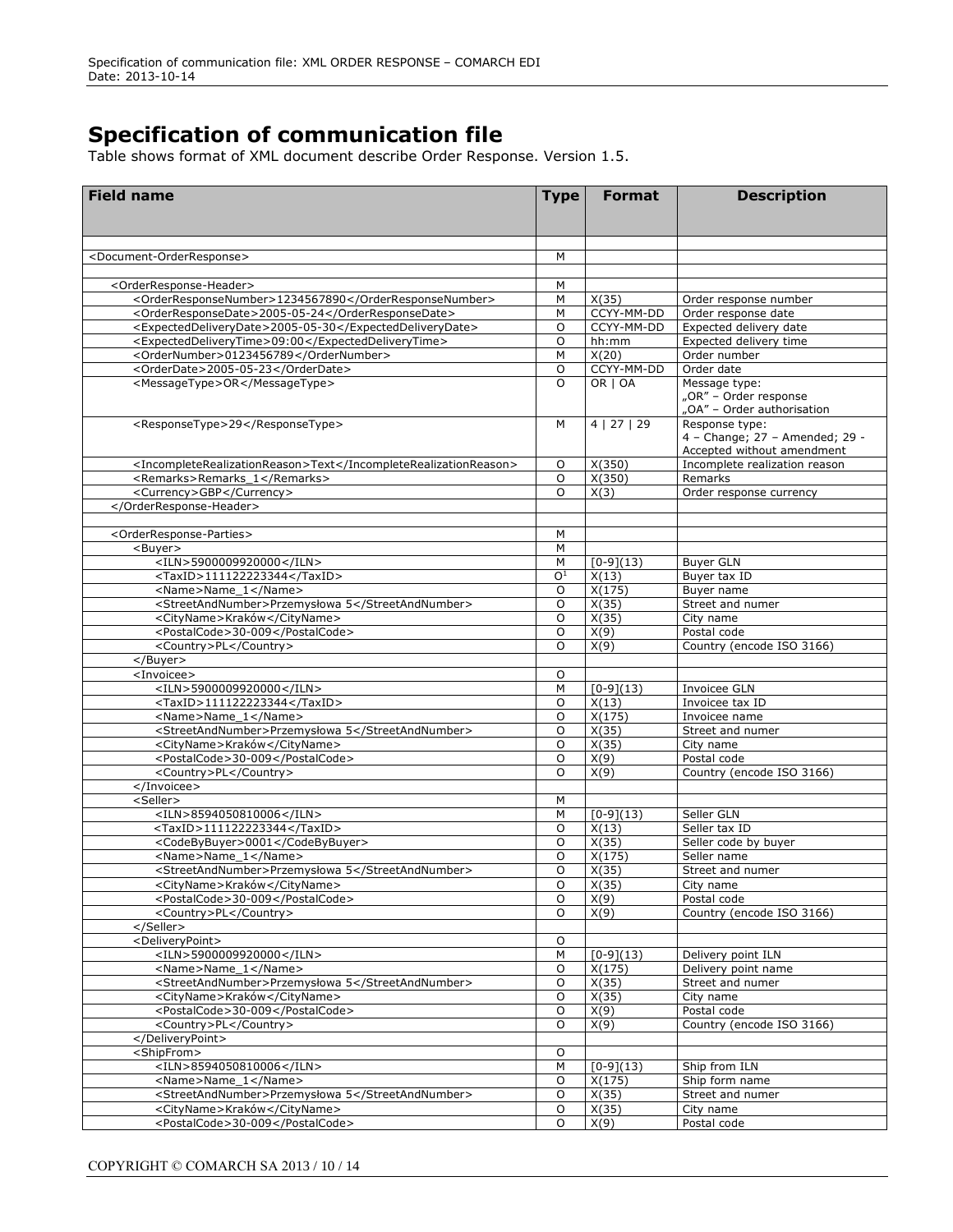| <b>Field name</b>                                                                                             | <b>Type</b>  | <b>Format</b>                    | <b>Description</b>                               |
|---------------------------------------------------------------------------------------------------------------|--------------|----------------------------------|--------------------------------------------------|
|                                                                                                               |              |                                  |                                                  |
|                                                                                                               |              |                                  |                                                  |
| <country>PL</country>                                                                                         | O            | X(9)                             | Country (encode ISO 3166)                        |
| <br><ultimatecustomer></ultimatecustomer>                                                                     | O            |                                  |                                                  |
| <iln>5900009920000</iln>                                                                                      | M            | $[0-9](13)$                      | Ultimate customer GLN                            |
| <name>Name_1</name>                                                                                           | 0            | X(175)                           | Ultimate customer Name                           |
| <streetandnumber>Przemysłowa 5</streetandnumber>                                                              | O            | X(35)                            | Street and numer                                 |
| <cityname>Kraków</cityname>                                                                                   | 0            | X(35)                            | City name                                        |
| <postalcode>30-009</postalcode>                                                                               | O            | X(9)                             | Postal code                                      |
| <country>PL</country>                                                                                         | 0            | X(9)                             | Country (encode ISO 3166)                        |
|                                                                                                               |              |                                  |                                                  |
| <orderedby></orderedby>                                                                                       | O            |                                  |                                                  |
| $<$ ILN>1111111111111                                                                                         | М            | $[0-9](13)$                      | Ordered By GLN                                   |
| <taxid>111122223344</taxid>                                                                                   | 0            | X(13)                            | Ordered By tax ID                                |
| <name>ABC</name>                                                                                              | O<br>$\circ$ | X(175)                           | Ordered By name                                  |
| <streetandnumber>Handlowa 3</streetandnumber><br><cityname>Kraków</cityname>                                  | O            | X(35)<br>X(35)                   | Street and numer<br>City name                    |
| <postalcode>30-519</postalcode>                                                                               | 0            | X(9)                             | Postal code                                      |
| <country>PL</country>                                                                                         | O            | X(3)                             | Country (encode ISO 3166)                        |
|                                                                                                               |              |                                  |                                                  |
| <sender></sender>                                                                                             | O            |                                  |                                                  |
| $<$ ILN>11111111111111                                                                                        | M            | $[0-9](13)$                      | Sender ILN                                       |
| <taxid>111122223344</taxid>                                                                                   | $\circ$      | X(13)                            | Sender VAT registration number                   |
| <name>ABC</name>                                                                                              | 0            | X(175)                           | Sender name                                      |
| <streetandnumber>Przemysłowa 5</streetandnumber>                                                              | O            | X(35)                            | Street and number                                |
| <cityname>Kraków</cityname>                                                                                   | 0            | X(35)                            | City name                                        |
| <postalcode>30-009</postalcode>                                                                               | O            | X(9)                             | Postal code                                      |
| <country>PL</country>                                                                                         | 0            | X(9)                             | Country (encode ISO 3166)                        |
|                                                                                                               |              |                                  |                                                  |
| <receiver><br/><math>&lt;</math>ILN&gt;11111111111111</receiver>                                              | O<br>M       | $[0-9](13)$                      | Receiver ILN                                     |
| <taxid>111122223344</taxid>                                                                                   | O            | X(13)                            | Receiver VAT registration number                 |
| <name>ABC</name>                                                                                              | $\circ$      | X(175)                           | Receiver name                                    |
| <streetandnumber>Przemysłowa 5</streetandnumber>                                                              | $\circ$      | X(35)                            | Street and number                                |
| <cityname>Kraków</cityname>                                                                                   | $\circ$      | X(35)                            | City name                                        |
| <postalcode>30-009</postalcode>                                                                               | $\circ$      | X(9)                             | Postal code                                      |
| <country>PL</country>                                                                                         | $\circ$      | X(9)                             | Country (encode ISO 3166)                        |
|                                                                                                               |              |                                  |                                                  |
|                                                                                                               |              |                                  |                                                  |
|                                                                                                               |              |                                  |                                                  |
| <orderresponse-lines></orderresponse-lines>                                                                   | M            |                                  |                                                  |
| $<$ Line $>$                                                                                                  | M[n]         |                                  |                                                  |
| <line-item><br/><linenumber>1</linenumber></line-item>                                                        | М<br>M       | N <sub>0</sub>                   | Line number                                      |
| <orderlinenumber>2</orderlinenumber>                                                                          | $\circ$      | N <sub>0</sub>                   | Order line number                                |
| <ean>1111111111111</ean>                                                                                      | M            | $[0-9] (14)$                     | EAN-8, EAN-13, UPC-A or DUN-14 -                 |
|                                                                                                               |              |                                  | product EAN                                      |
| <lineitemstatus>5</lineitemstatus>                                                                            | М            | X(3)                             | Line item status:                                |
|                                                                                                               |              |                                  | $5 -$ Amended: $3 -$ Change: $7 -$               |
|                                                                                                               |              |                                  | Accepted without amendment                       |
| <supplieritemcode>123456</supplieritemcode>                                                                   | $\mathsf O$  | X(35)                            | Supplier item code                               |
| <buyeritemcode>123456</buyeritemcode>                                                                         | $\mathsf O$  | X(35)                            | Buyer item code                                  |
| <packageean>11111111111111</packageean>                                                                       | O            | $[0-9](14)$                      | Package EAN                                      |
| <itemdescription>Item Description</itemdescription>                                                           | O            | X(70)                            | Item description                                 |
| <orderedquantity>2.000</orderedquantity>                                                                      | М            | R <sub>3</sub>                   | Ordered quantity                                 |
| <quantitytobedelivered>2.000</quantitytobedelivered><br><orderedunitpacksize>1.000</orderedunitpacksize>      | O<br>O       | R <sub>3</sub><br>R <sub>3</sub> | Quantity to be delivered                         |
| <quantitydifference>2.000</quantitydifference>                                                                | O            | R <sub>3</sub>                   | Ordered unit packsize<br>Quantity difference     |
| <unitofmeasure>PCE</unitofmeasure>                                                                            | O            | X(3)                             | Unit of measure:                                 |
|                                                                                                               |              |                                  | "PCE" - piece                                    |
|                                                                                                               |              |                                  | "KGM" - kilogram                                 |
| <orderedunitnetprice>50.00</orderedunitnetprice>                                                              | O            | R <sub>2</sub>                   | Ordered unit net price                           |
| <ordercurrency>PLN</ordercurrency>                                                                            | O            | $[A-Z]$ (3)                      | Order currency                                   |
| <availablestock>2.000</availablestock>                                                                        | O            | R <sub>3</sub>                   | Available stock                                  |
| <discount>20.00</discount>                                                                                    | O            | R <sub>2</sub>                   | Discount                                         |
| <taxrate>22.00</taxrate>                                                                                      | O            | R <sub>2</sub>                   | Tax rate                                         |
| <taxcategorycode>S</taxcategorycode>                                                                          | $\circ$      | S                                | Tax category code:                               |
|                                                                                                               |              |                                  | "S" (standard) - Standard rate                   |
| <expecteddeliverydate>2005-05-30</expecteddeliverydate><br><expecteddeliverytime>09:00</expecteddeliverytime> | O<br>O       | CCYY-MM-DD                       | Expected delivery date<br>Expected delivery time |
|                                                                                                               |              | hh:mm                            |                                                  |